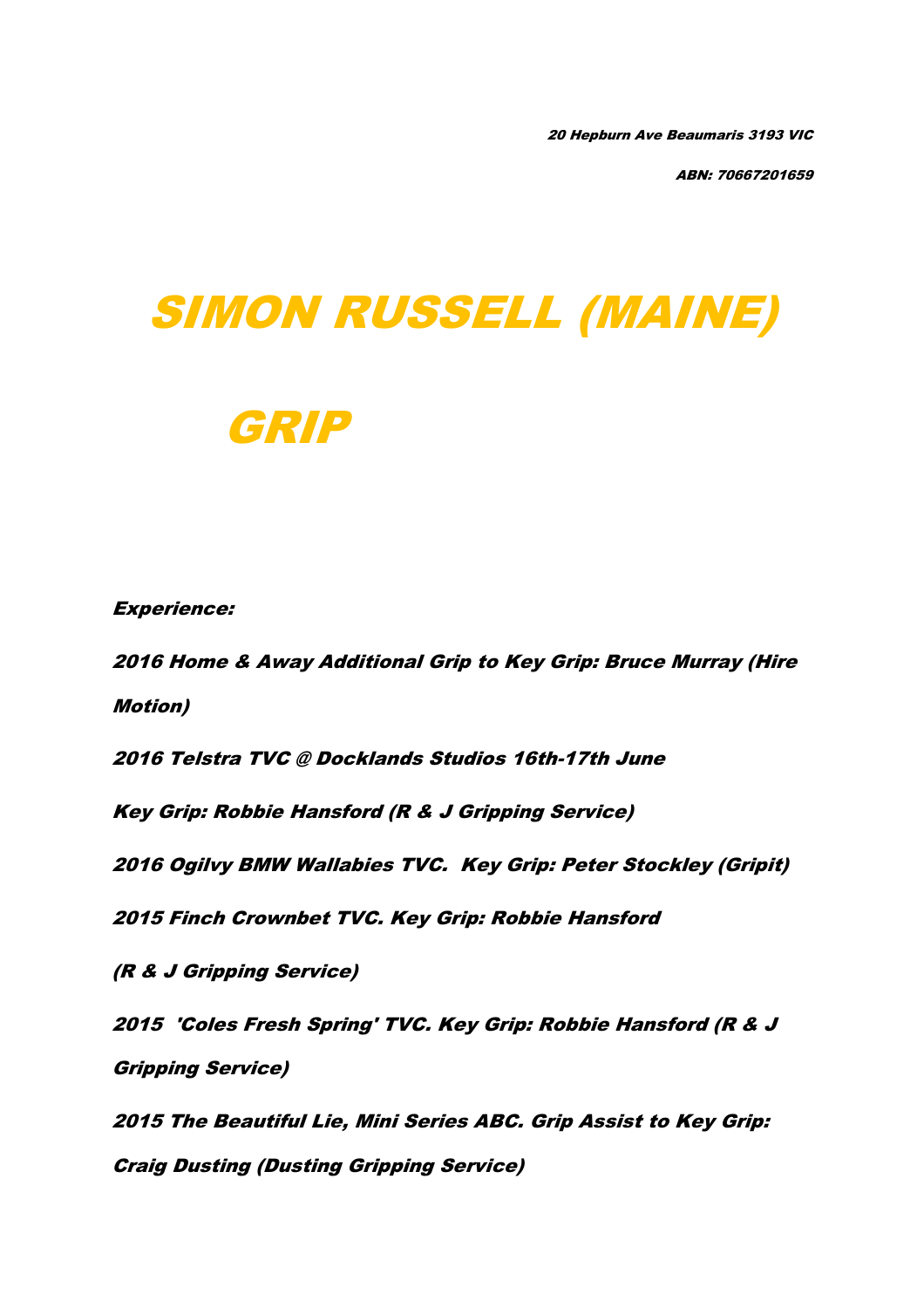2015 Molly: Mini Series Additional Grip to Key Grip: Craig Dusting (Dusting Gripping Service)

2015 Coles TVC: Key Grip: Robbie Hansford (R & J Gripping Service)

2015 Kraft TVC: Key Grip Robbie Hansford (R & J Gripping Service)

2014 Wentworth Series 3. Additional Grip to Key Grip:

Simon Hawkins

2014 Gallipoli: Additional Grip to Key Grip: Craig Dusting

(Dusting Gripping Service)

2014 Mitsubishi ASX TVC: 2014 Key Grip: Robbie Hansford

(R & J Gripping Service)

Gudang Garam TVC 2014 Grip Assist to Key Grip: Peter Stockley (Gripit)

2014 Moon & Sun: Feature Film Additional Grip to Key Grip:

Geoffrey Full (Big Toys)

2010-2014 Home & Away: Freelance Additional Grip to

Key Grip: Bruce Murray (Hire Motion)

2010 'Phobos' Short Film Grip

2010 'Masala' Short Film Grip

2006-2009 All Saints Grip Assistant to Key Grip Bruce Murray